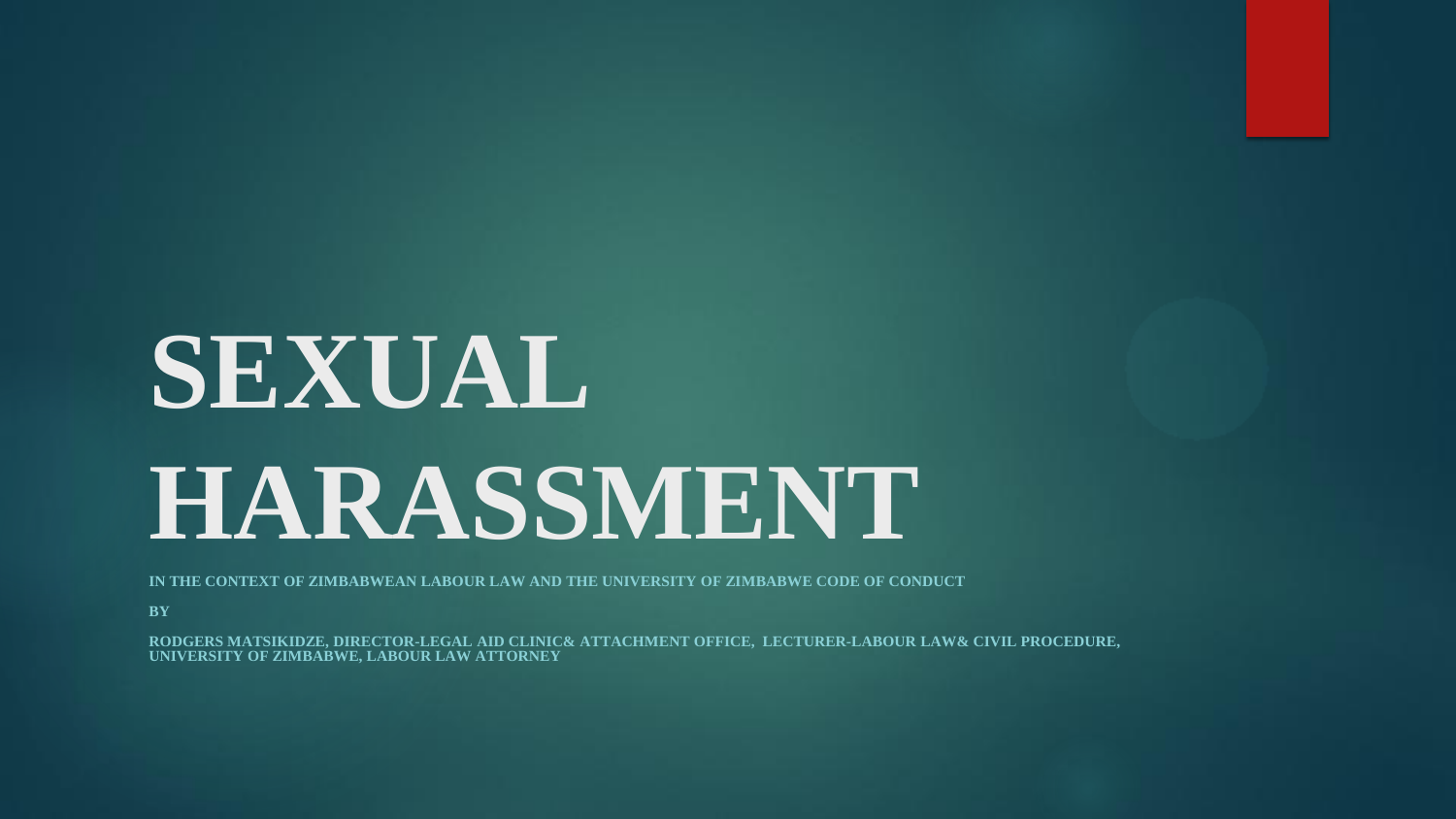#### **Introduction**

- Poverty, high level of unemployment, lack of mechanisms to identify or detect sexual harassment and mechanisms to help victims of sexual harassment are some of the factors that are breeding sexual harassment in Zimbabwe. Perpetrators are taking advantage of these factors to pounce on women mainly.
- Women, married and unmarried, students, graduates and non graduates, house maids and gardeners all are all potential victims of sexual harassment.
- The major problem in Zimbabwe is that the labour laws are inadequate in two ways:
	- a. it terms of the content of the law.
	- b. lack of clear policy and special procedure for detecting and resolving sexual harassment cases.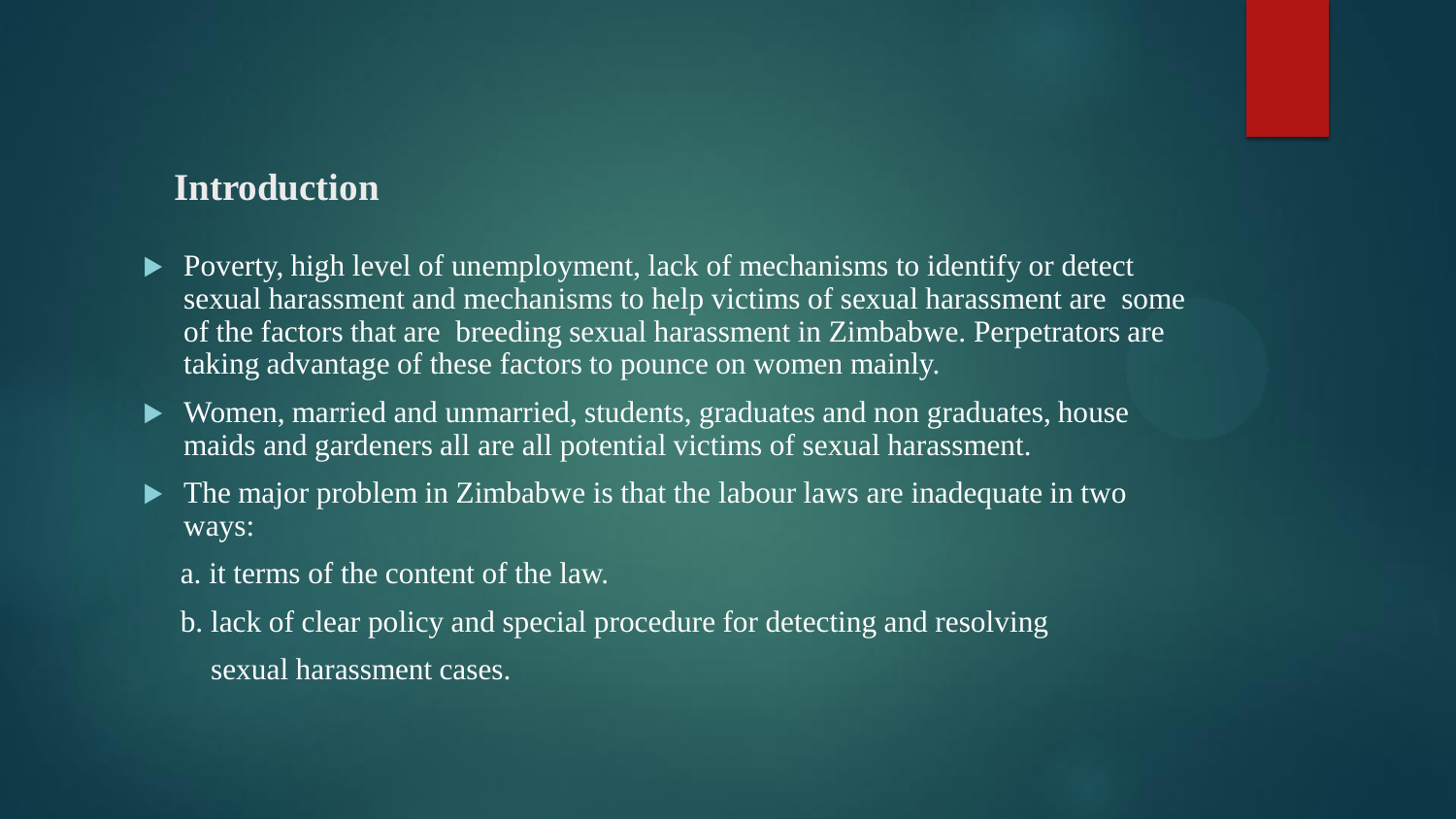## **The Constitution of Zimbabwe**

• The Constitution of Zimbabwe in section 14 makes it an obligation for Zimbabwe to:

Promote full gender balance in Zimbabwean society, and in particular—

- (*a*) the State must promote the full participation of women in all spheres of Zimbabwean society on the basis of equality with men;
- (*b*) the State must take all measures, including legislative measures, needed to ensure that—
	- (i) both genders are equally represented in all institutions and agencies of government at every level; and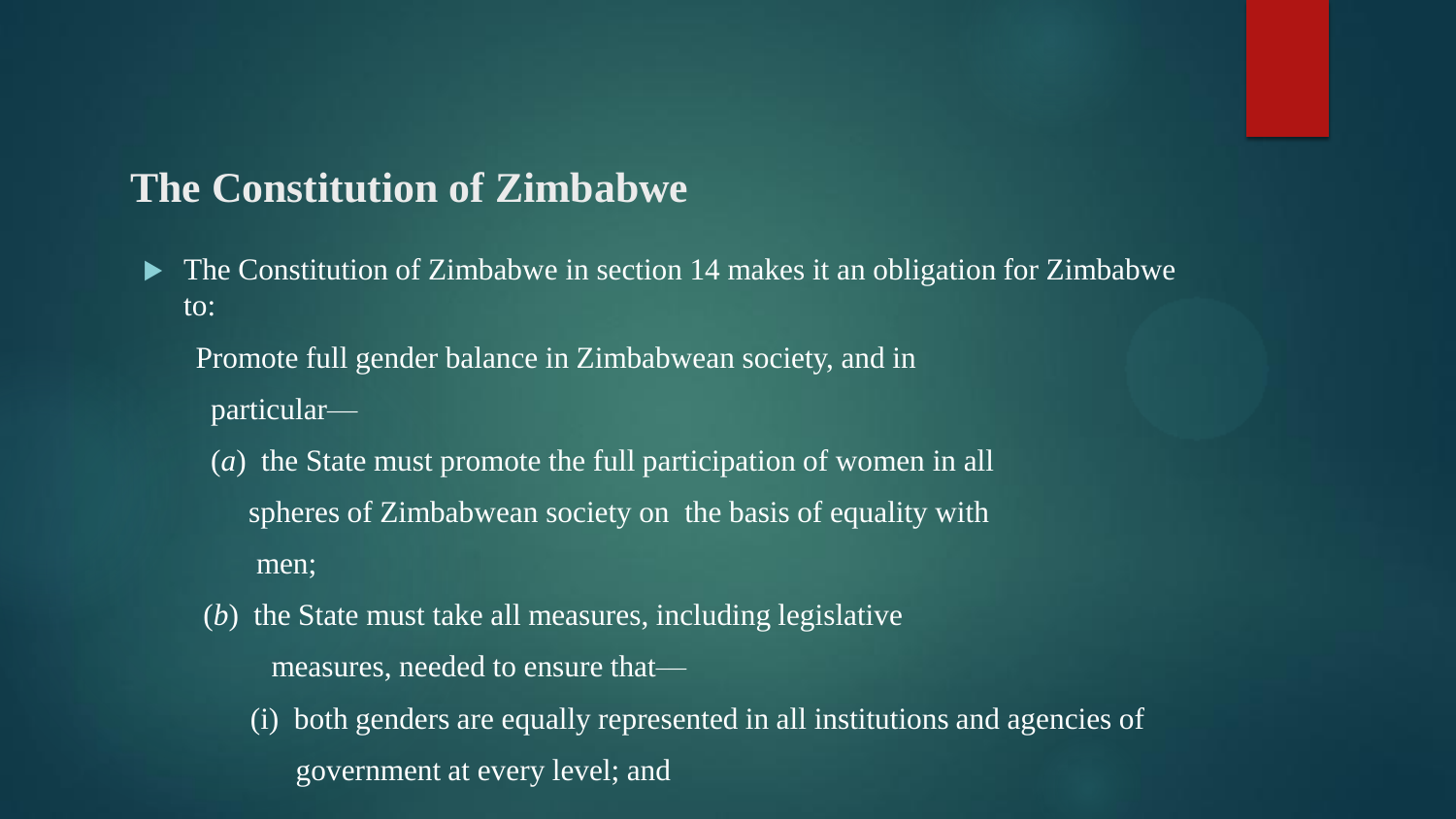## Constitution of Zimbabwe continued……

- (ii) women constitute at least half the membership of all Commissions and other elective and appointed governmental bodies established by or under this Constitution or any Act of Parliament; and
- (*c*) the State and all institutions and agencies of government at every level must take practical measures to ensure that women have access to resources, including land, on the basis of equality with men.
- (2) The State must take positive measures to rectify gender discrimination and imbalances resulting from past practices and policies.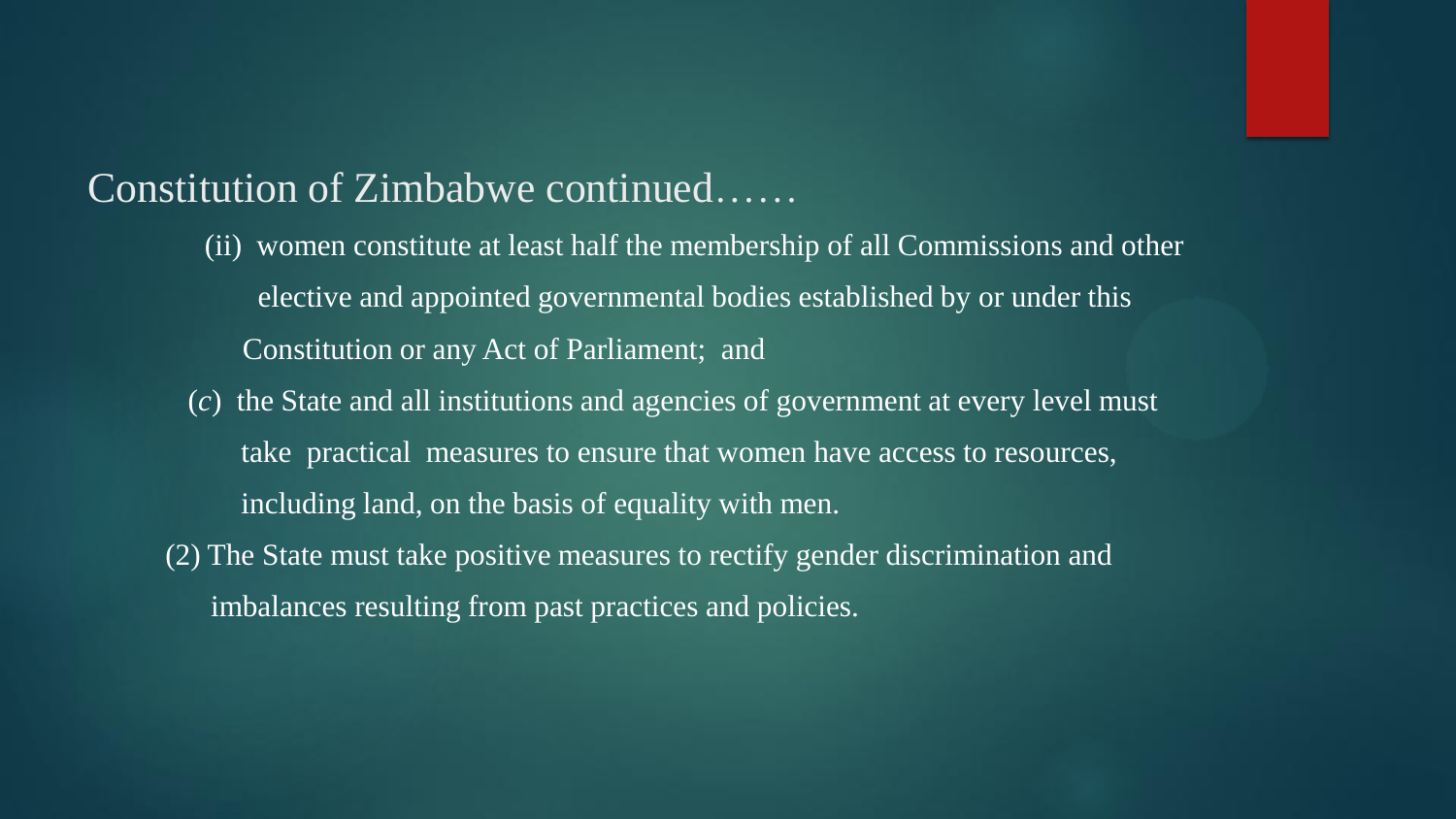## Constitution Of Zimbabwe……

 $\blacktriangleright$  In section 24 it is provided that:

(1) The State and all institutions and agencies of government at every level must adopt reasonable policies and measures, within the limits of the resources available to them, to provide everyone with an opportunity to work in a freely chosen activity, in order to secure a decent living for themselves and their families.

(2) The State and all institutions and agencies of government at every level must endeavour to secure—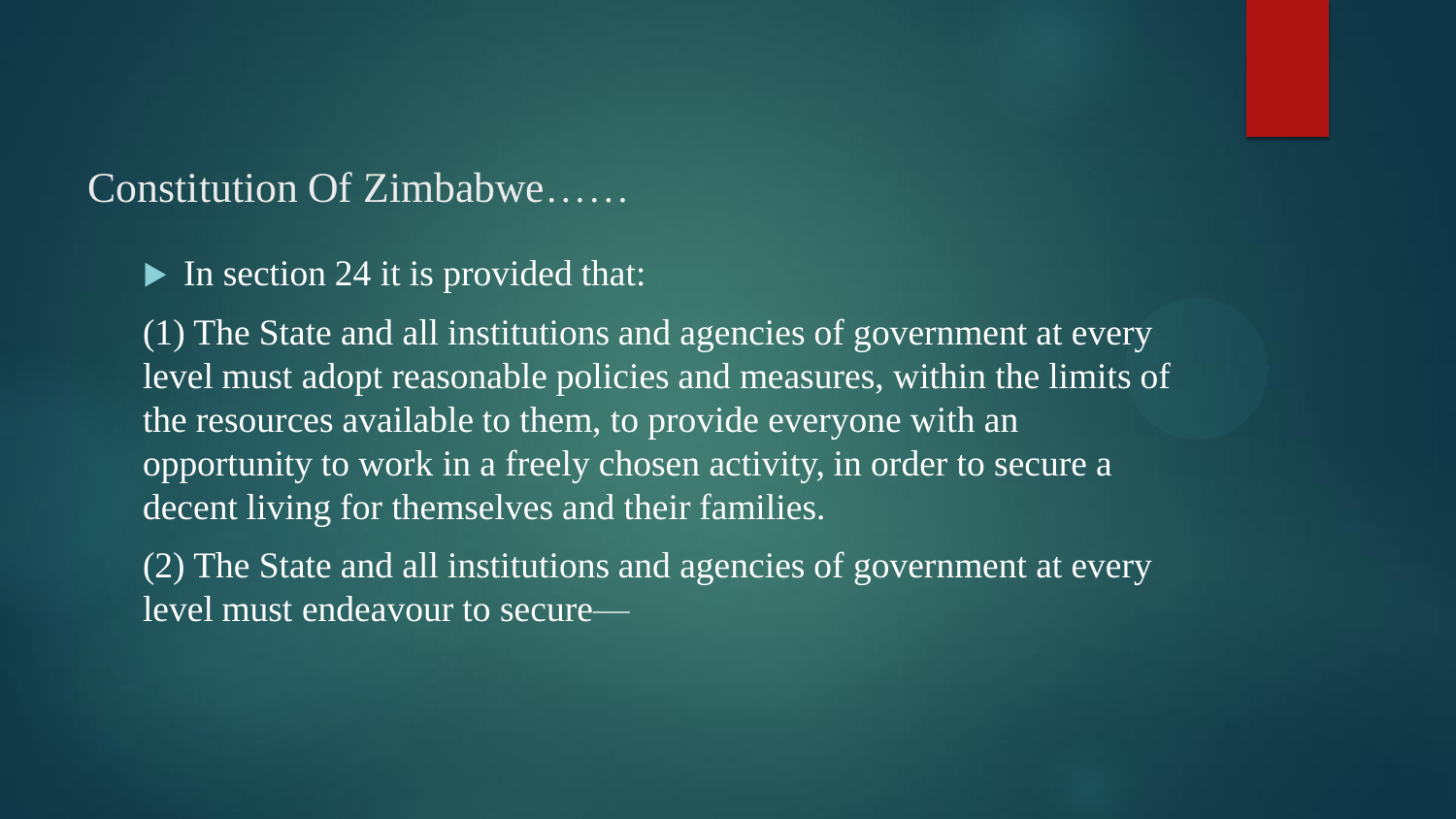## Constitution Continued.....

(*a*) full employment;

(*b*) the removal of restrictions that unnecessarily inhibit or prevent people from working and otherwise engaging in gainful economic activities;

(*c*) vocational guidance and the development of vocational and training programmes, including those for persons with disabilities; and

(*d*) the implementation of measures such as family care that enable women to enjoy a real opportunity to work.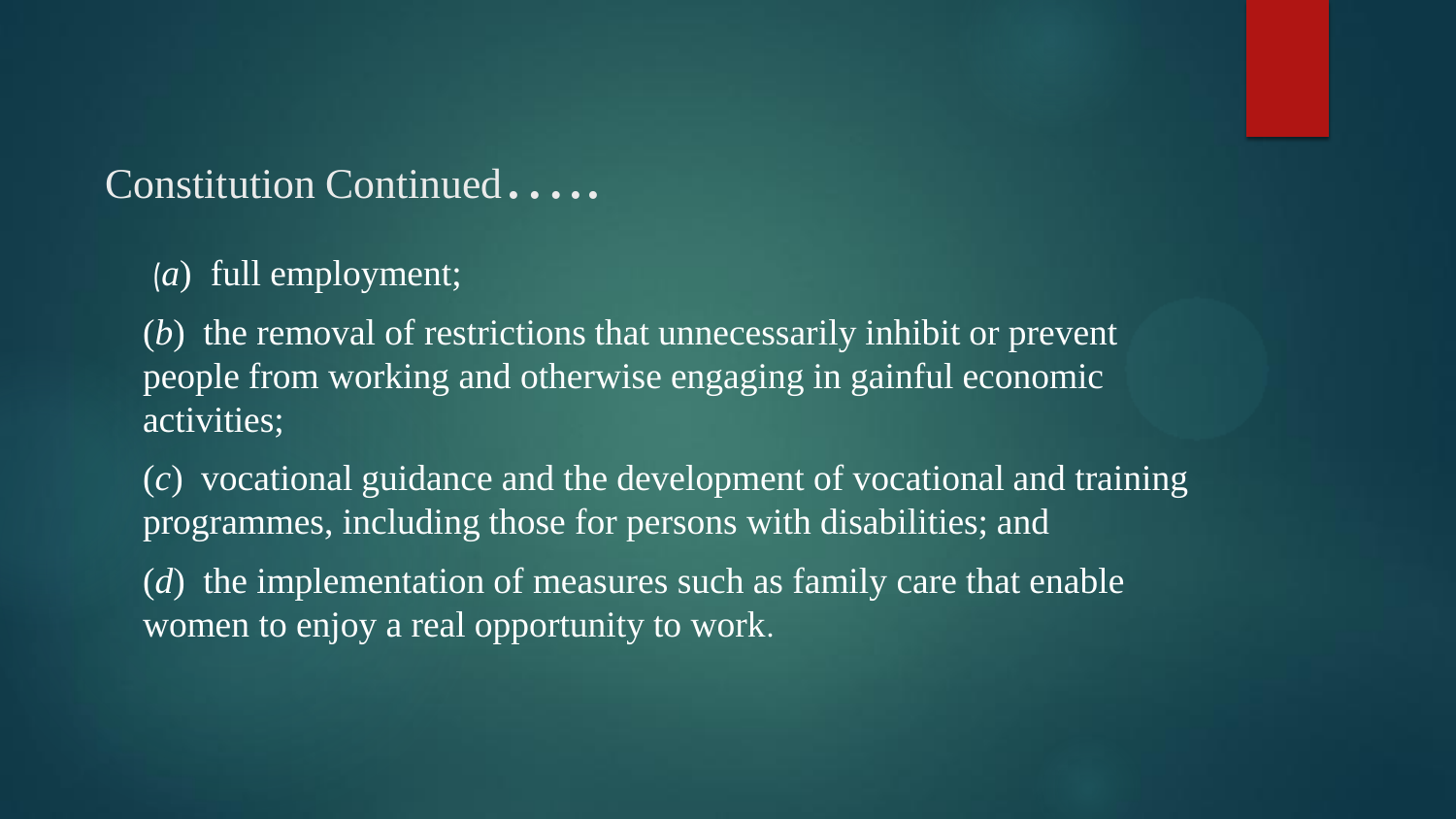Constitution Continued……

- In section 56, the Constitution of Zimbabwe provides for Equality and non-discrimination.
- (1) All persons are equal before the law and have the right to equal protection and benefit of the law.
- (2) Women and men have the right to equal treatment, including the right to equal opportunities in political, eco- nomic, cultural and social spheres.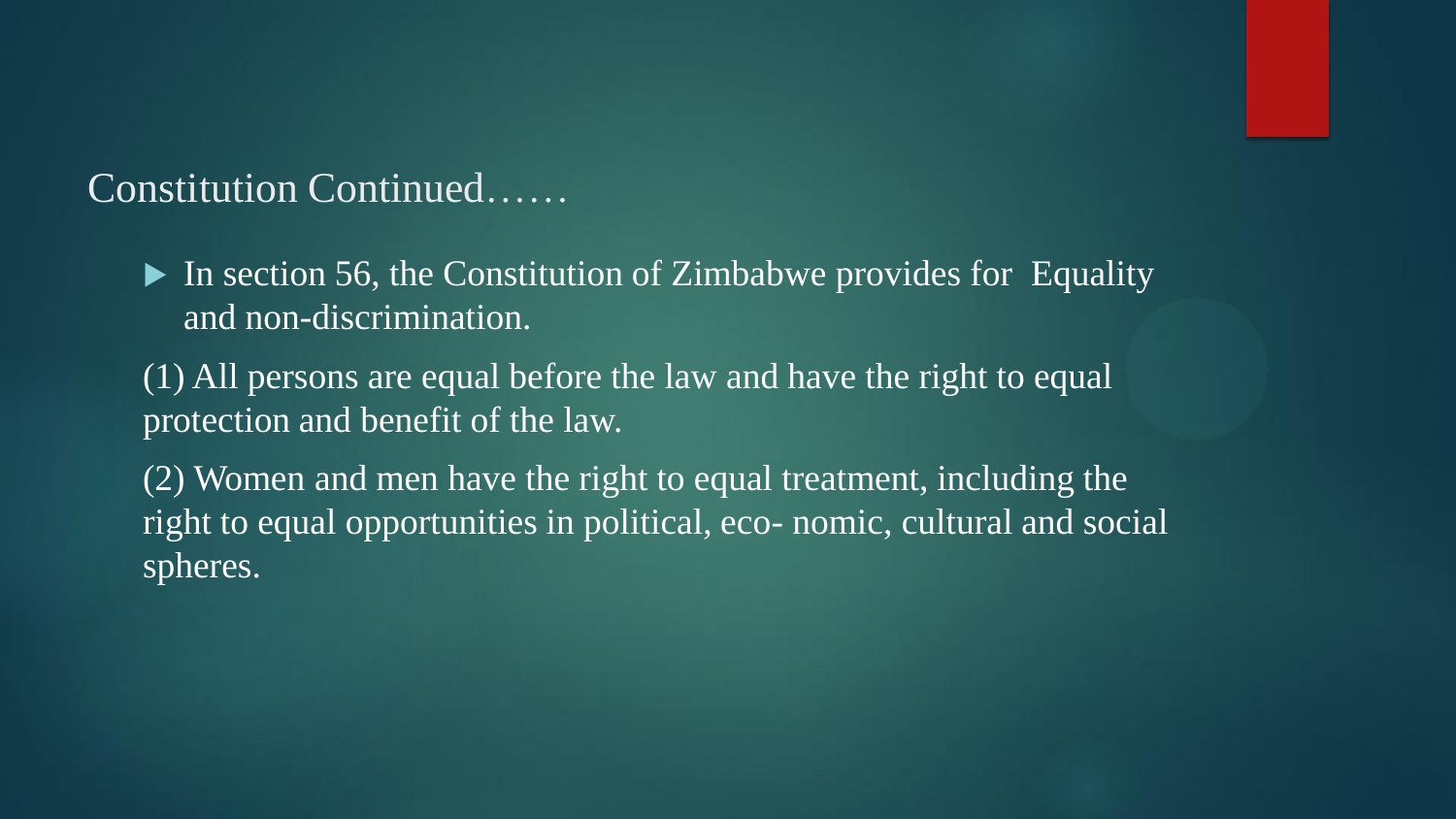## Constitution Continued…

6) The State must take reasonable legislative and other measures to promote the achievement of equality and to protect or advance people or classes of people who have been disadvantaged by unfair discrimination, and—

(*a*) such measures must be taken to redress circumstances of genuine need;

(*b*) no such measure is to be regarded as unfair for the purposes of subsection (3).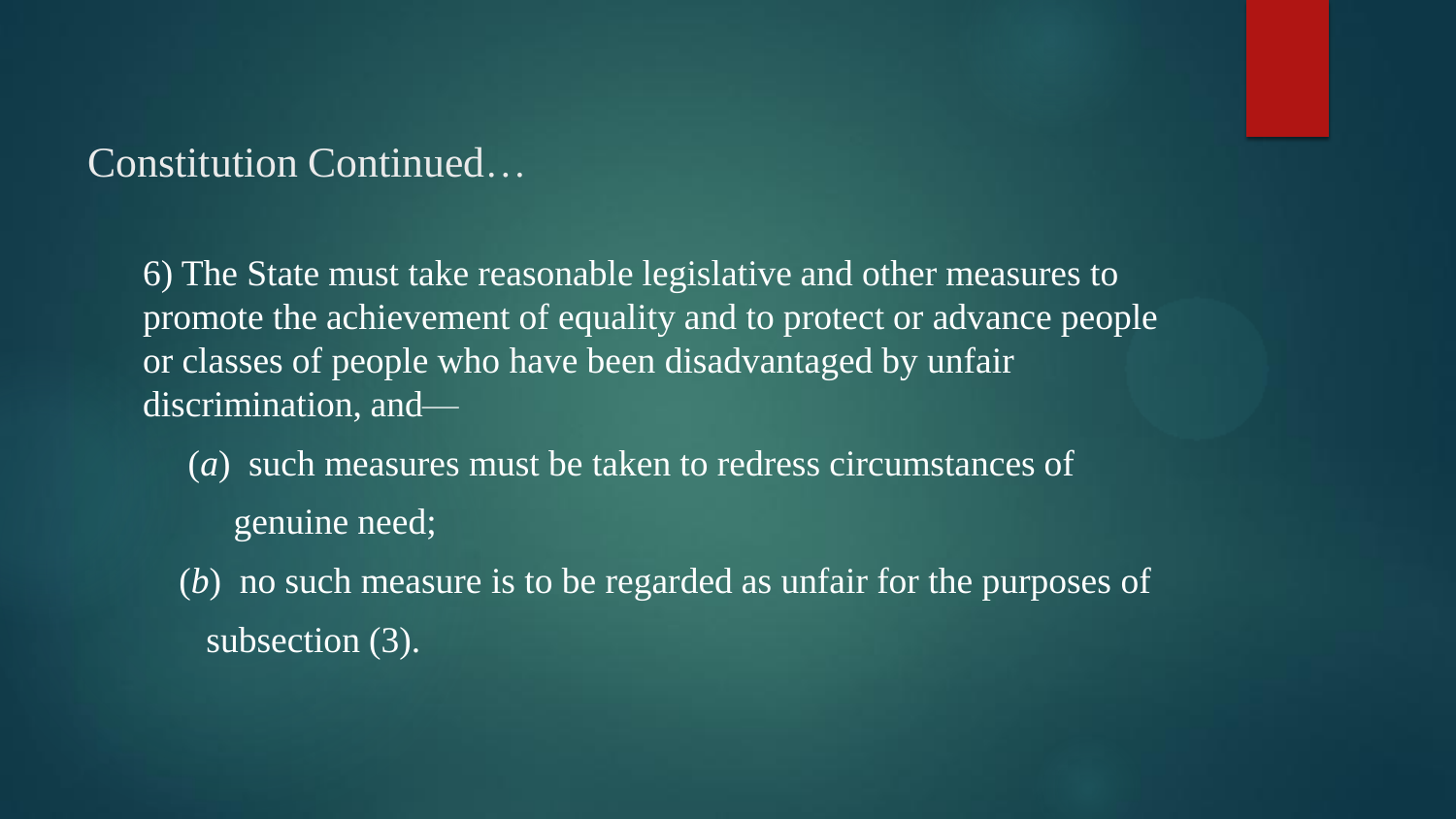## Constitution Continued…

- The Constitution of Zimbabwe under section 65 that provides for labour rights it is stated as follows:
- (1) Every person has the right to fair and safe labour practices and standards and to be paid a fair and reasonable wage.

What is clear under the Zimbabwean labour law is that sexual harassment is regarded as unfair labour practice and therefore is included under s65(1) of the Constitution of Zimbabwe.

Hence if one commits sexual harassment amounts that will amount to violation of a constitutional right-the to right to fair labour standards.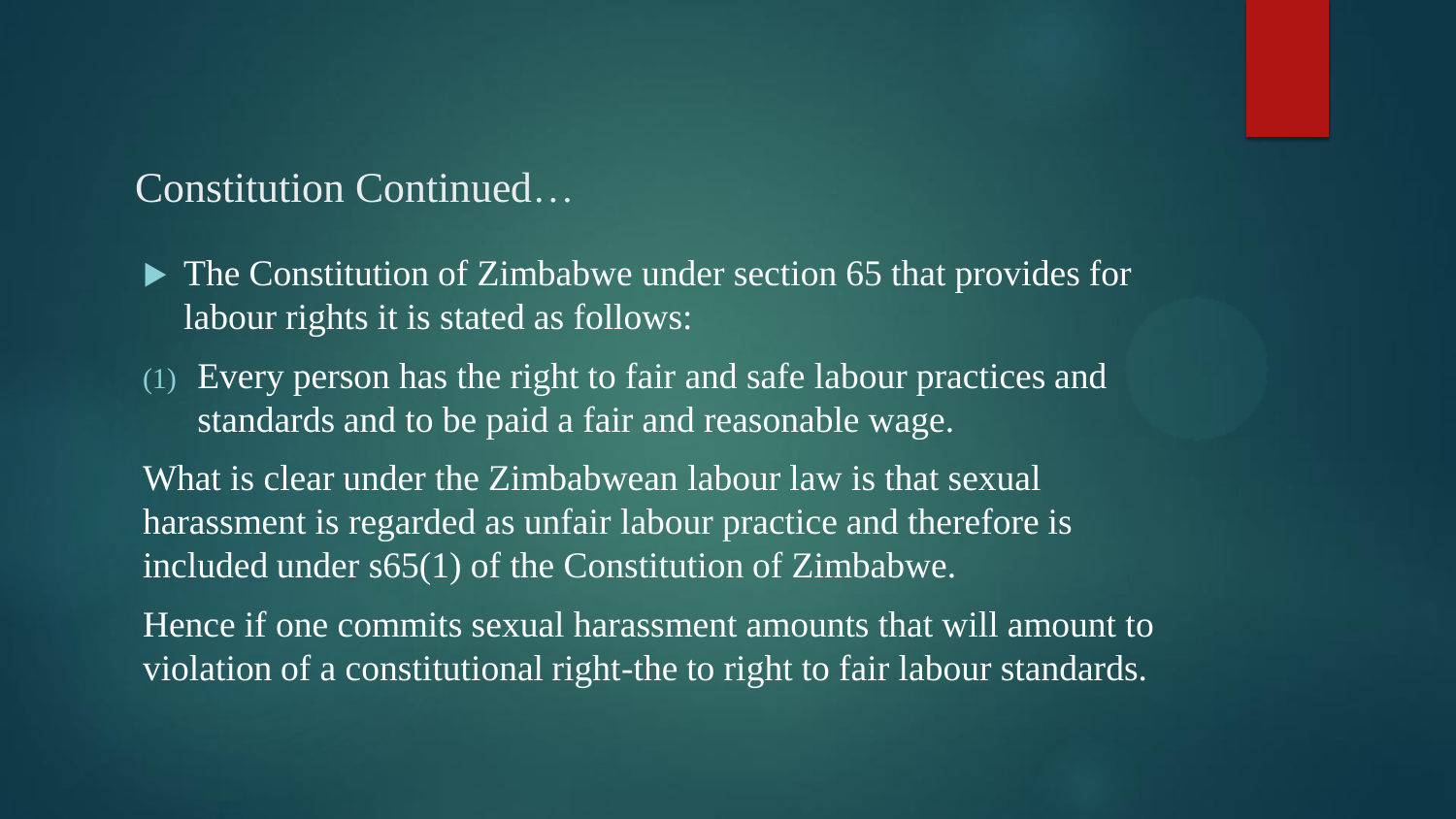### Constitution continued..

 $\overline{\triangleright}$  80 Rights of women

(1) Every woman has full and equal dignity of the person with men and this includes equal opportunities in political, economic and social activities.

(2) Women have the same rights as men regarding the custody and guardianship of children, but an Act of Parliament may regulate how those rights are to be exercised.

(3) All laws, customs, traditions and cultural practices that infringe the rights of women conferred by this Constitution are void to the extent of the infringement.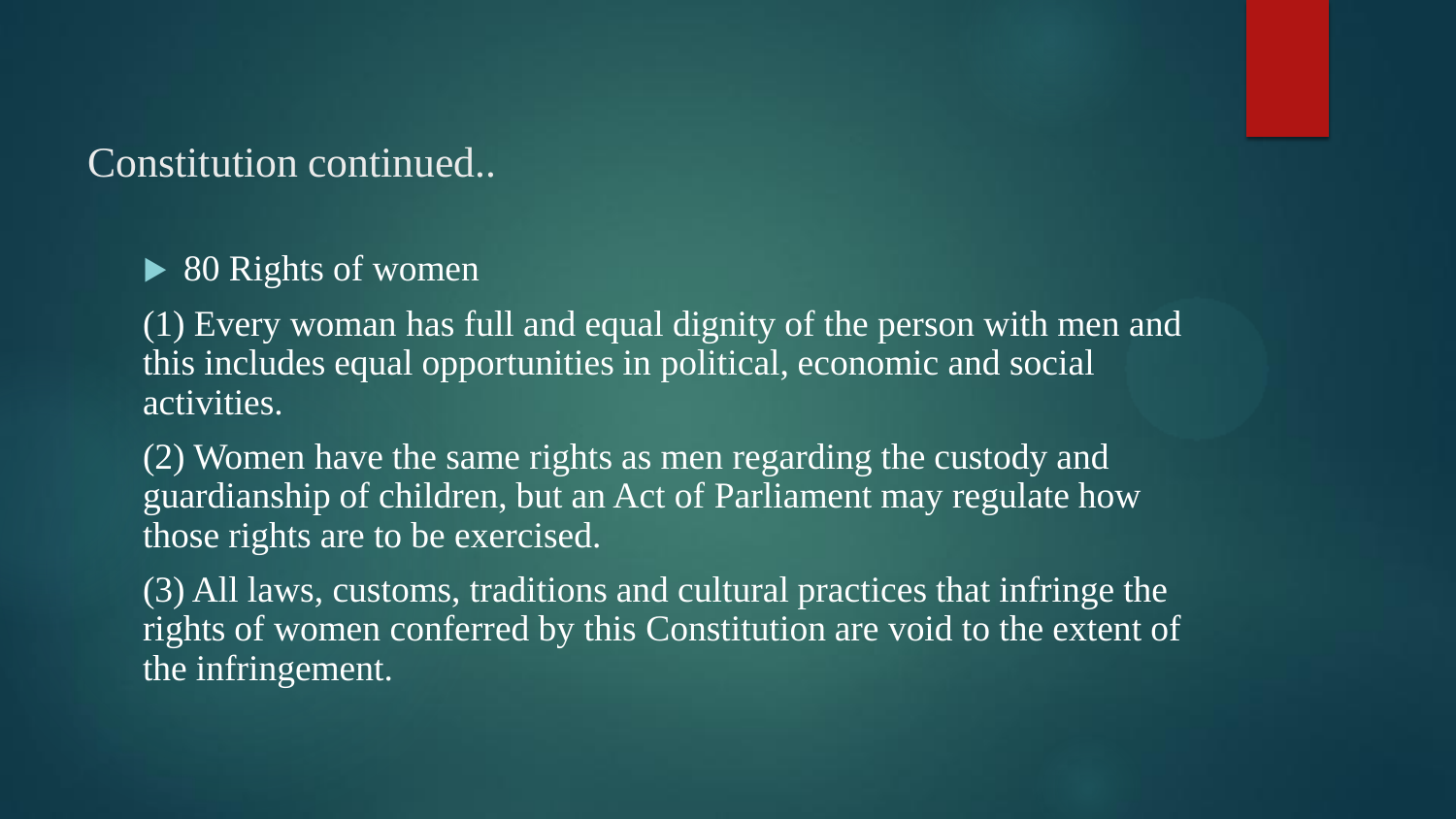#### **What the Labour Act provides?**

- There is no definition of sexual harassment in the Labour Act (28:01).
- Sexual harassment is narrowly defined under section 8-unfair labour practices as an unfair labour practice.
- It is defined in 58 (h) of the Labour Act  $(28:01)$  as,

*"Any employer or for the purpose of paragraphs (g) and (h), an employee or any other person, commits an unfair labour practice if, by act or omission, he –*

*(h) engages in unwelcome sexually-determined behaviour towards any employee, whether verbal or otherwise, such as making physical contact or advances, sexually coloured remarks, or displaying pornographic materials in the workplace."*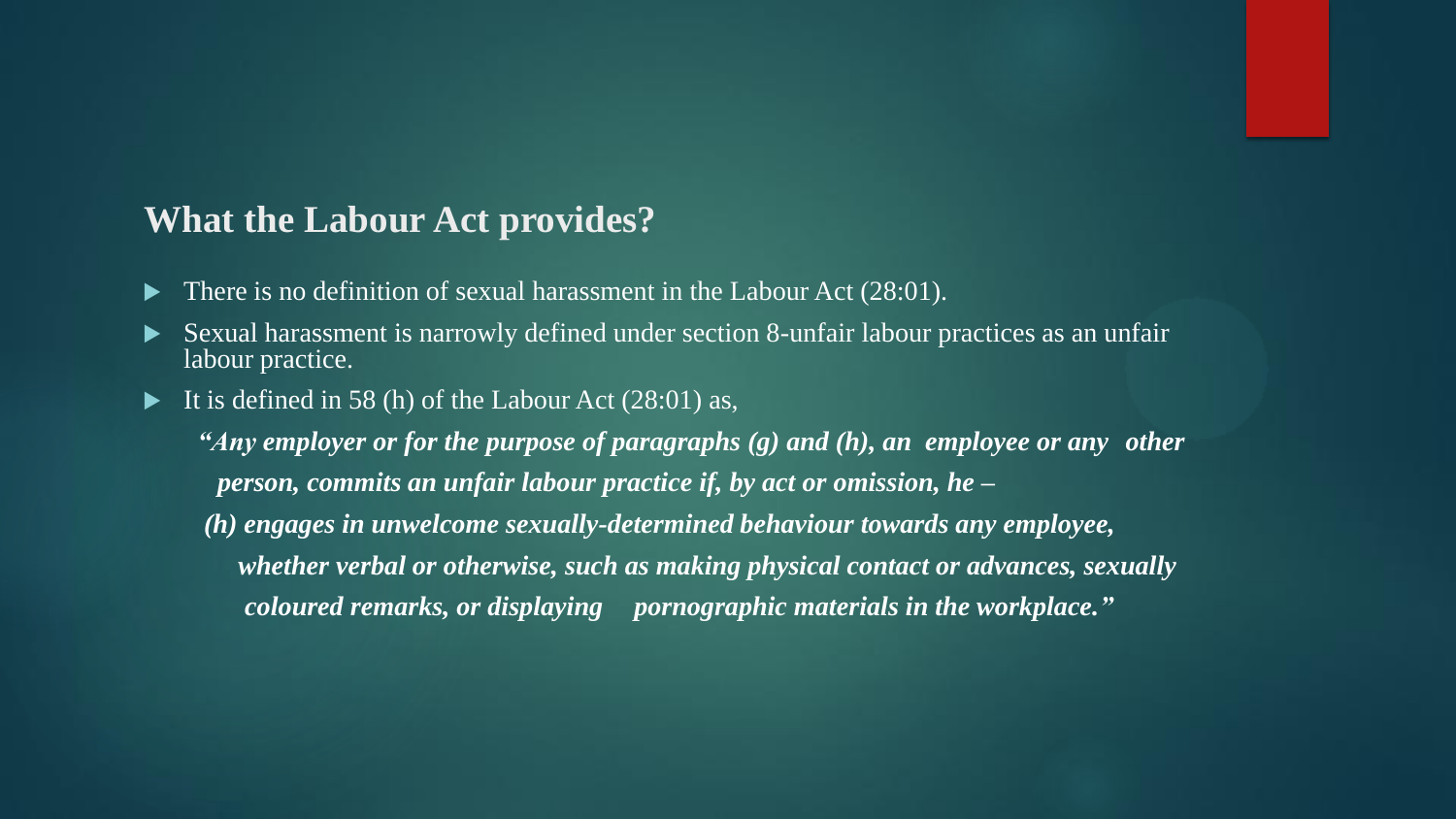## **continued……**

- The definition does not explicitly provide for sexual harassment definition, but the conduct it defines as unfair labour practice is actually sexual harassment.
- $\blacktriangleright$  The penalties for unfair labour practices in terms of section 6(1)(2) as read together with section 89 of the Labour Act are:
	- a. Cessation of the unfair labour practice.
	- b. Compensation.
	- c. criminal sanction.
- The question that begs an answer is why despite those remedies being available in our jurisdiction the cases of victims seeking compensation or criminal sanction recorded are very low.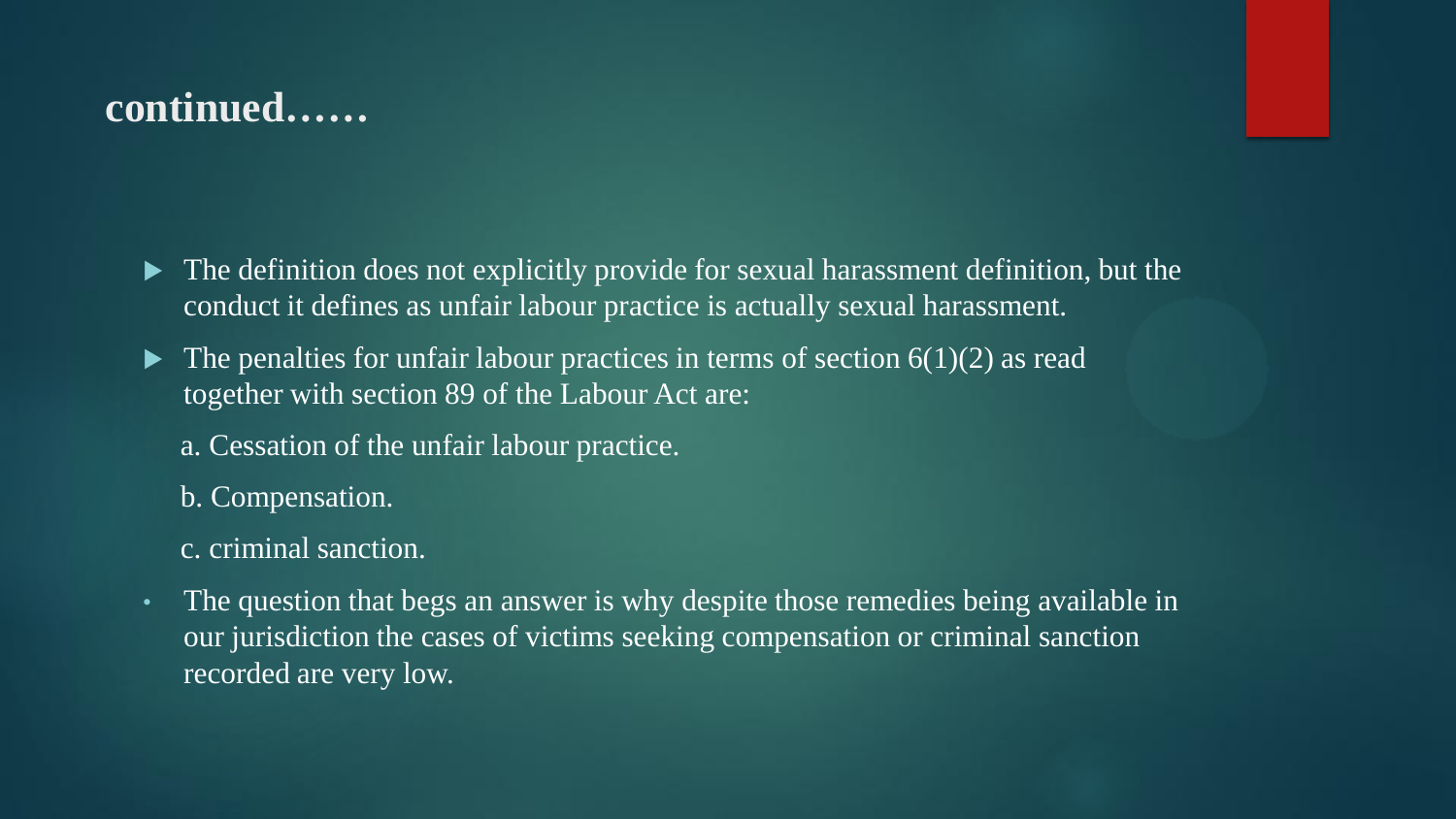## **The Public Service Act (16:04)**

- ▶ The Public Service Act does not have a provisio on sexual harassment.
- The Public Service Act is yet to be aligned with the Zimbabwean Constitution Amendment No 20 of 2013.
- The Public Service Regulations, SI 1 of 2000 does not provide again a specific procedure for sexual harassment.
- $\blacktriangleright$  However the regulations includes sexual harassment as a misconduct. See section 4 that provides:

Improper, threatening, insubordinate or discourteous behaviour, including sexual harassment, during the course of duty towards any member of the Public Service or any member of the public.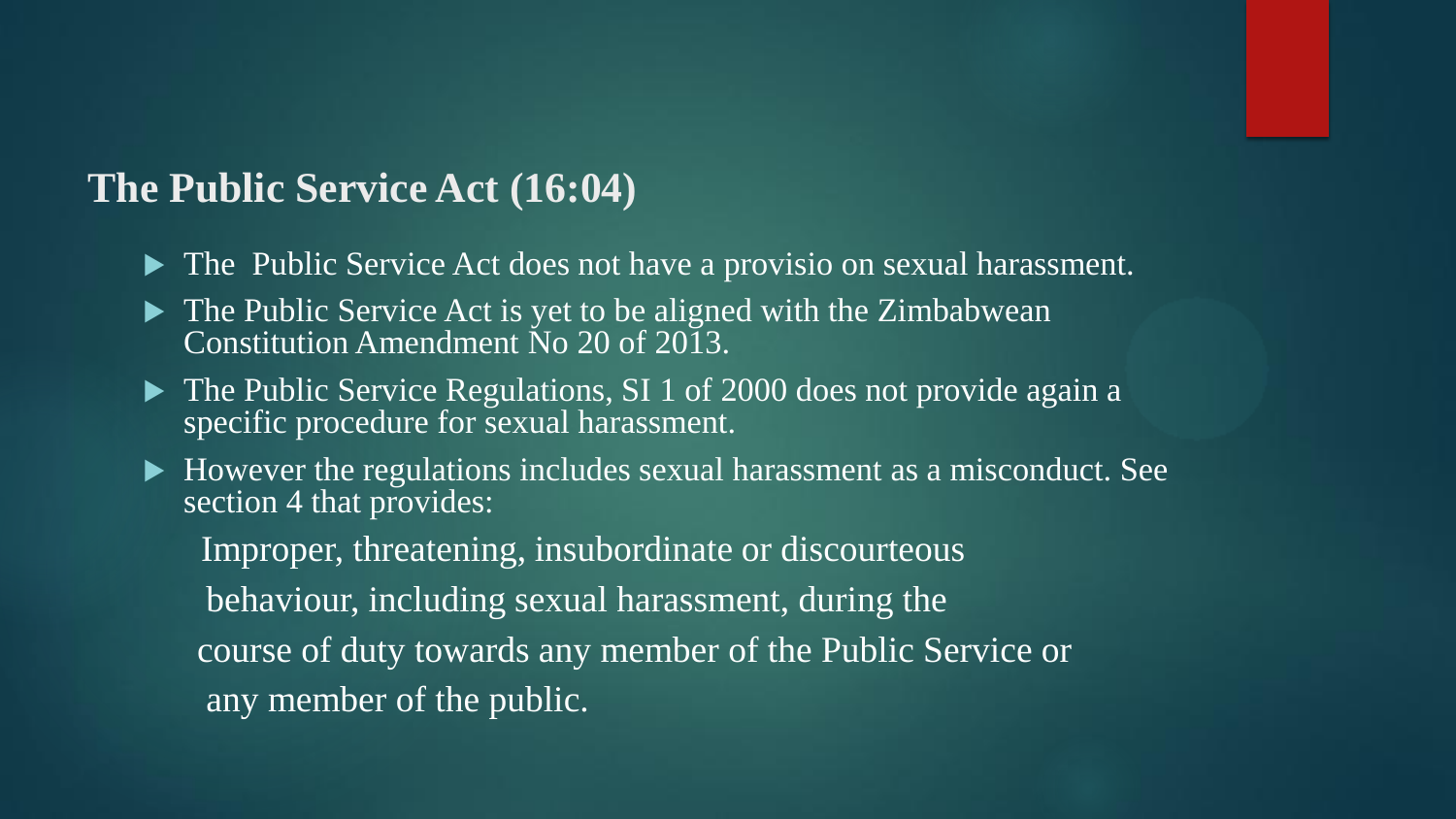#### **Sexual Harassment under the University of Zimbabwe code of conduct**

- ▶ The University of Zimbabwe Code of Conduct defines sexual harassment as unwarranted conduct of a sexual nature that affects the dignity of men and women at work. It includes physical, verbal and non-verbal conduct that is sexually coloured, offensive, instrusive, degrading or intimidating.
- The definition just like the one under the Labour Act is inadequate in two ways:
	- a. the content of the definition itself is inadequate
	- b. the lack of mechanisms to detect and resolve the cases of sexual harassment i.e boards of inquiry, counselling services, post harassment support centre.

The penalty that is available to the perpetrators is dismissal from employment.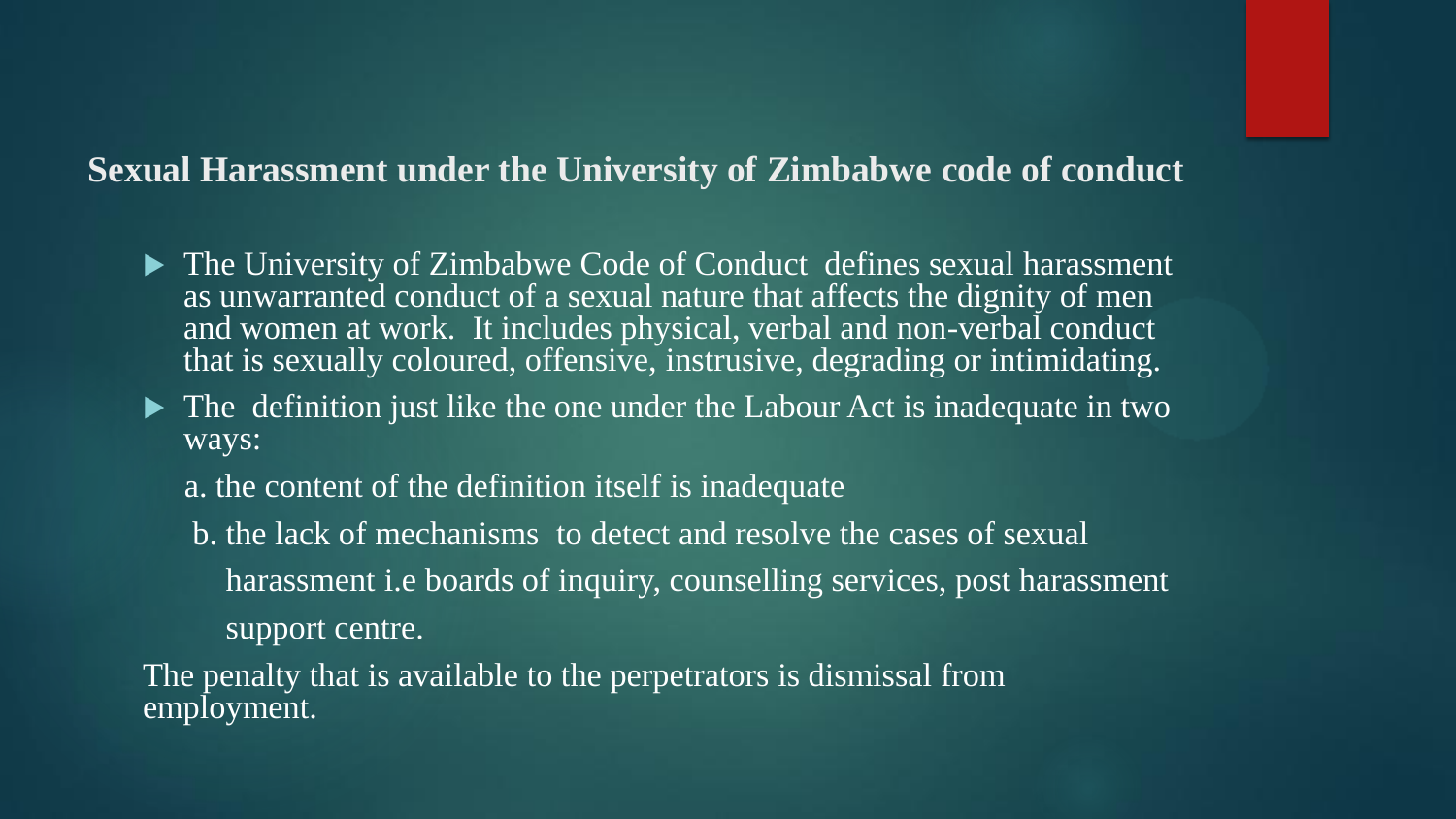## **Absence of specific remedies that help the victim of sexual harassment**.

- The Labour Act provides for compensation to the victim but it does not state how the compensation is computed viz the act perpetrated.
- The other remedy available is cessation but that does not address the injury caused or trauma the victim maybe experiencing.
- The Labour Act also fails to put mechanisms that ensure that in future there are no retributive actions by the perpetrator and his/her sympathizers who may be still in authority.
- The Labour Act totally fails to provide any counselling, protection mechanisms to the victim of sexual harassment.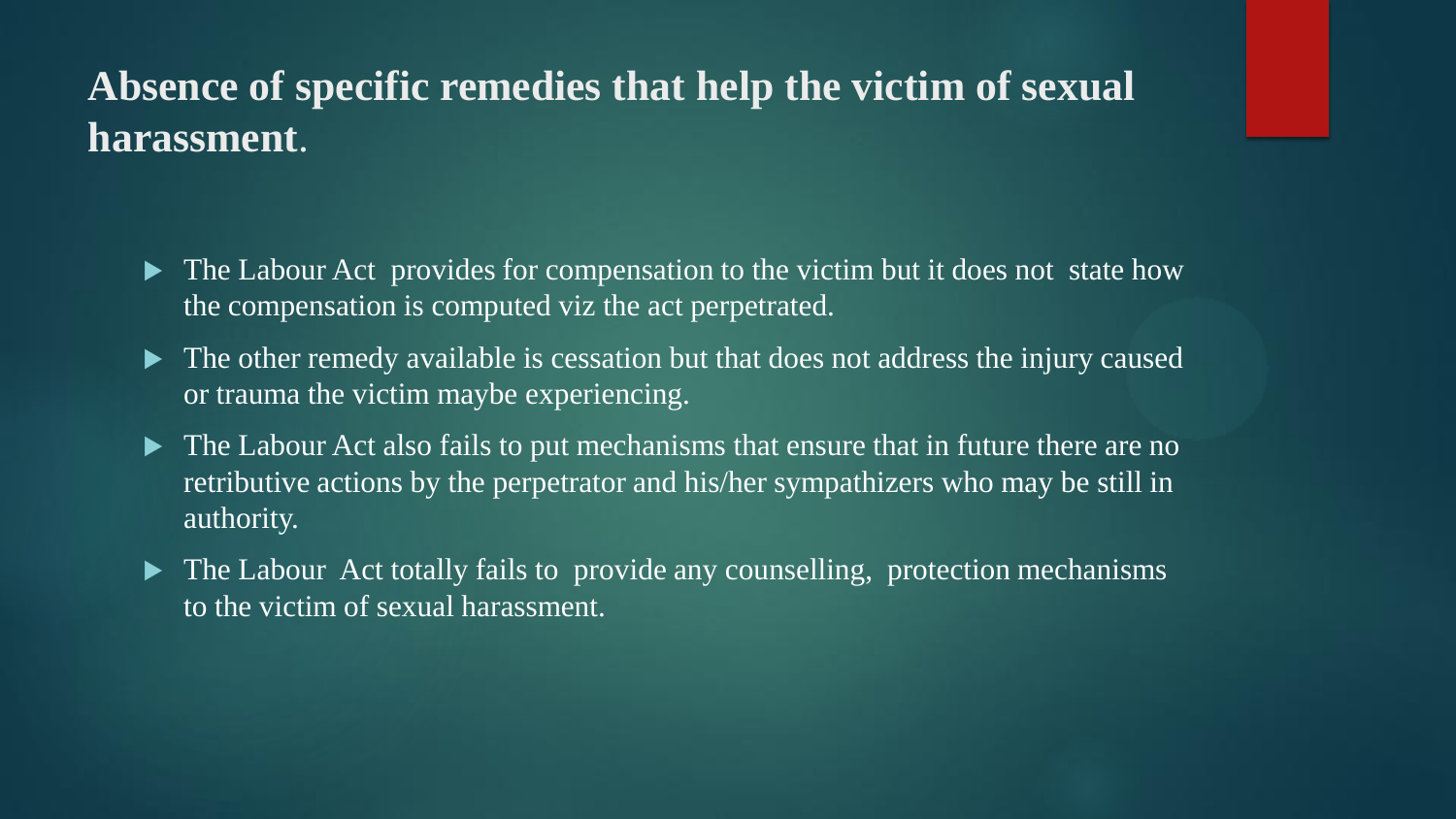## **Absence of remedies to the victim of sexual harassment**

- The University of Zimbabwe code of conduct does not provide for any compensation, and specific counselling services to sexual harassment victims.
- $\blacktriangleright$  There is no clear cut protection mechanisms to sexual harassment victims.
- $\triangleright$  There is no clear inclusion of students in the code of conduct as potential victims of sexual harassment at the University of Zimbabwe (as a workplace0. Lecturers and other employees can easily predate on the vulnerable innocent students.
- Clearly that is a very critical provision that is absent in the code and requires urgent .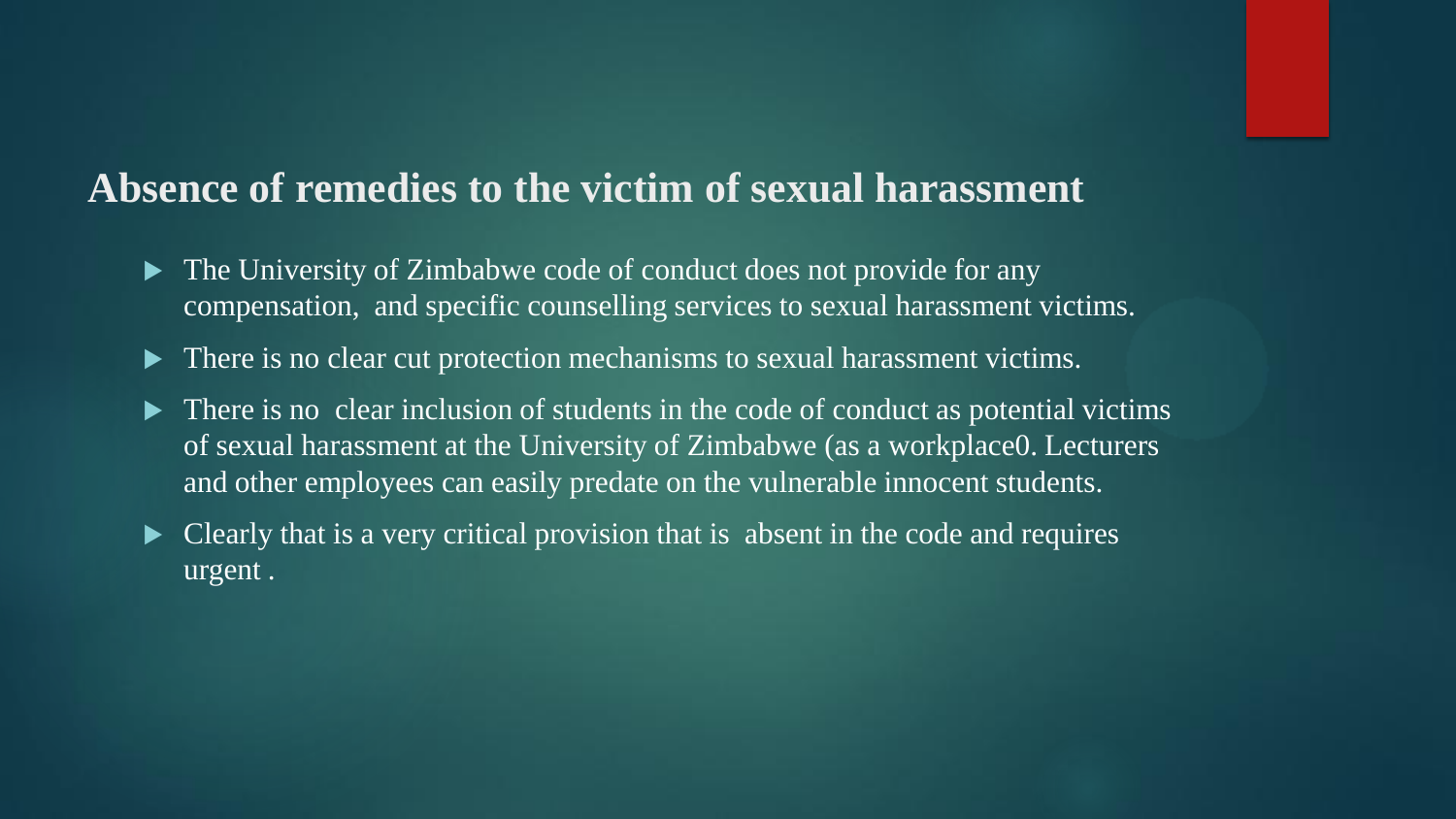#### **Recommendations**

• The way forward for Zimbabwe will be to push for the following: a. Amendment of the Labour Act to provide for a wider definition and mechanisms to prevent, detect and resolve sexual harassment cases efficiently and promptly.

b. A clear government policy on combating sexual harassment at workplaces, universities and colleges as workplaces. .The way forward for the University of Zimbabwe is to: a. amend its code of conduct and expressly provide for a wider definition.